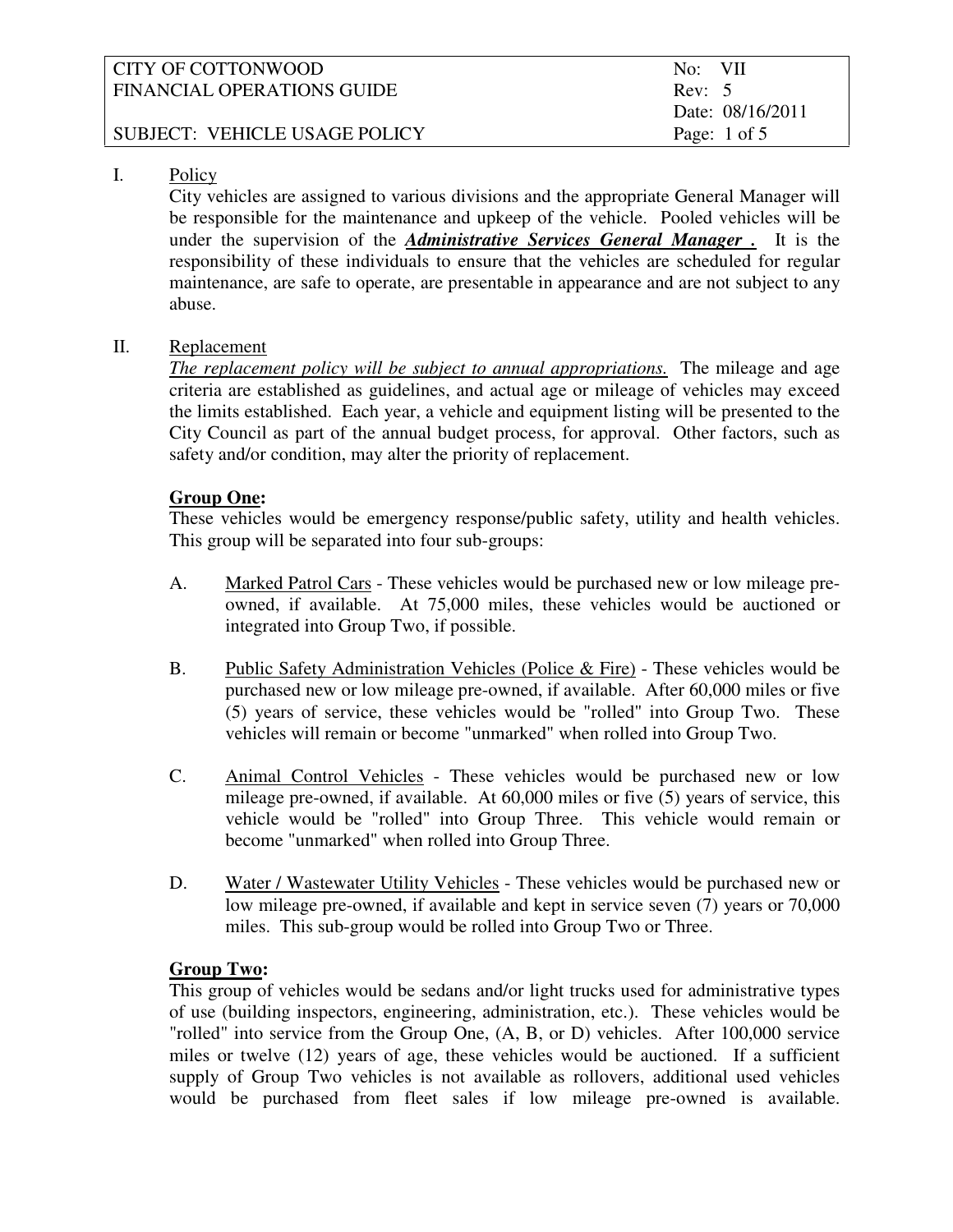| CITY OF COTTONWOOD            | No: VII                 |
|-------------------------------|-------------------------|
| FINANCIAL OPERATIONS GUIDE    | Rev: 5                  |
|                               | Date: 08/16/2011        |
| SUBJECT: VEHICLE USAGE POLICY | Page: $2 \text{ of } 5$ |
|                               |                         |

### **Group Three:**

Group Three vehicles would be utility service type of vehicles (pick-ups, custodial vans, flat bed trucks, etc.). These vehicles would also be purchased used through fleet sales if low mileage pre-owned is available and kept in service for fifteen (15) years or 100,000 service miles, whichever is greater.

#### **Group Four:**

Group Four would be public transportation vehicles. These vehicles would be replaced at 200,000+ miles.

#### **Group Five:**

Group Five would include special service vehicles. These vehicles would include boom trucks, road graders, backhoes, tractors, fire apparatus, dump trucks, street sweepers, etc. Replacement would be based on need.

#### III. Vehicle Utilization

 For Group One and Two vehicles, a recommended use of 7,500 service miles per year minimum would be necessary to justify a vehicle being in service (unless other circumstances require a need).

 For Group Three vehicles, 2,500 minimum service miles per year would be necessary to justify a vehicle being in this group (unless other circumstances require a need).

 All City vehicles are intended to be used in connection with City business only. Passengers in City vehicles shall be limited to individuals in connection with Official City Business, such as consultants, contractors, or vendors. **Exception is made for law enforcement and fire suppression, please reference Police General Order 302, Citizen Observer Program, and Fire Ride-A-Long Policy, respectively.** 

 All Police employees using a City vehicle in connection with outside employment activities must receive prior approval *from the Police Chief and City Manager.* The City is to receive reimbursement at a rate *\$3.50 per hour*, per vehicle in use and *\$1.00 per hour* for standby vehicles. All other use of City vehicles outside of official City business is strictly prohibited.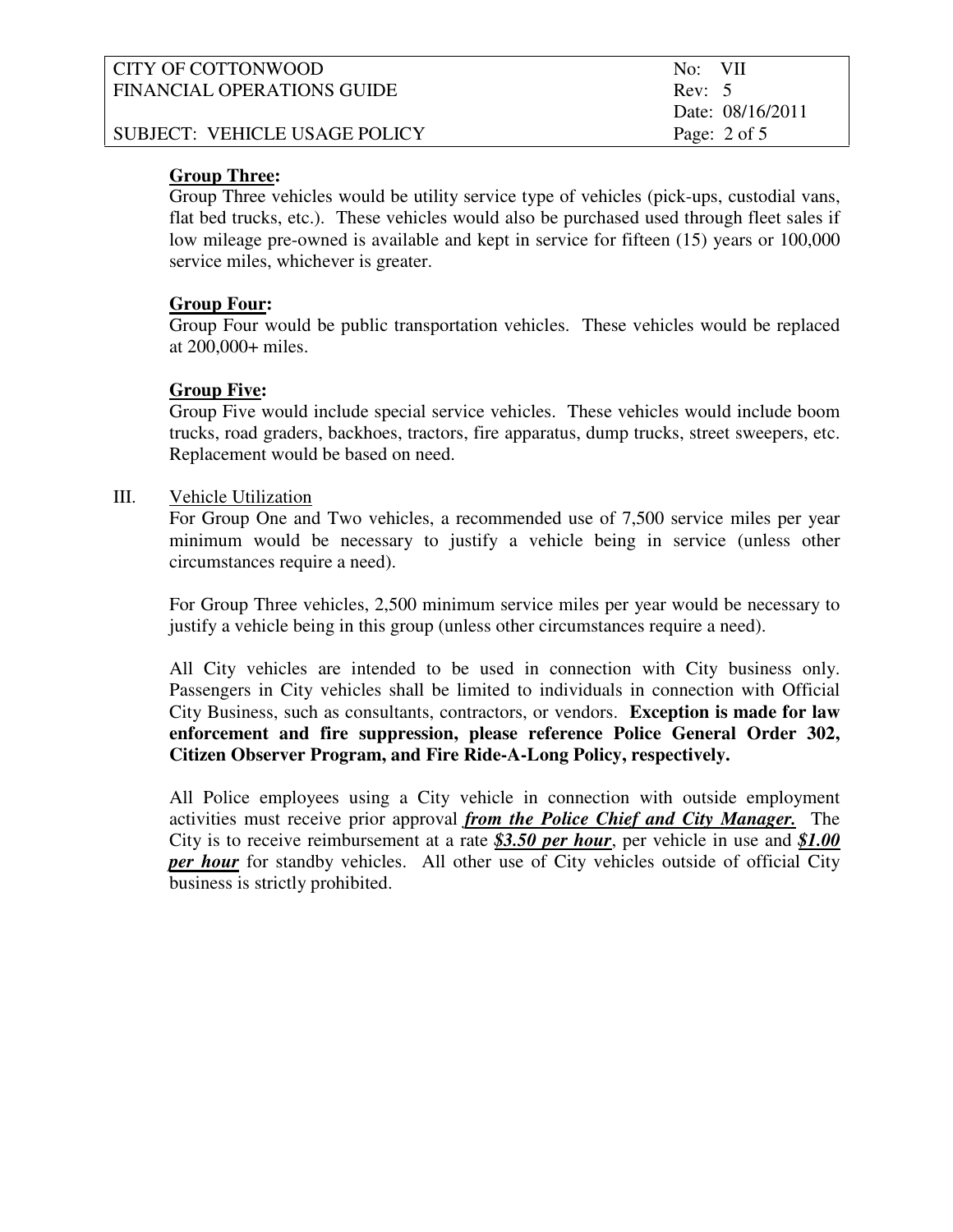| CITY OF COTTONWOOD            | No: VII          |
|-------------------------------|------------------|
| FINANCIAL OPERATIONS GUIDE    | Rev: 5           |
|                               | Date: 08/16/2011 |
| SUBJECT: VEHICLE USAGE POLICY | Page 3 of 5      |

# IV. Prohibited Usage

- **A.** Alcoholic beverages shall not be consumed or transported in any City vehicles nor shall City employees have consumed alcohol or any substance (as defined in the City's Employee Manual, Section 37 -- Drug Free Work Environment Policy) while operating City vehicle. **Exception is made for law enforcement, please reference General Order 211 Code of Conduct.**
- **B.** Parking in front of certain types of businesses, such as liquor stores, or bars unless the vehicle is being used to conduct official City business such as inspections, & utility service calls is inappropriate. **Exception is made for law enforcement, please reference General Order 211 Code of Conduct.**

# V. Take-Home Vehicles

 The City has adopted a "non-personal use" policy for all City vehicles. Take-home vehicles are assigned to individuals essential to the public health & safety of the citizens or the protection of public property. Take home vehicles are to be used only for official City business after normal working hours or weekends and are not intended for any personal use. The City Manager will review the necessity of take home vehicles to determine their continued need. All take-home vehicles shall meet Publication 15B requirements for "qualified non personal-use vehicles".

 Take home vehicles are intended for official City business only and any usage outside the City limits must have prior authorization by the appropriate General Manager and the City Manager. The employee who is assigned a take home vehicle is responsible to complete a Policy Use Statement (FOG VII-1), and submit annually an Employee Report of Vehicle Use (FOG VII-3) and Policy Use Statement Memorandum (FOG VII-2) to the Finance Division. **Failure to submit the required forms could subject the employee to a taxable non-cash fringe benefit added to their compensation at the end of the calendar year related to the personal use of the pooled vehicle.**

# VI. Operation of a City Vehicle

City vehicles shall be operated in a responsible, and safe manner as outlined below

- A. All personnel operating a City vehicle shall have a valid State of Arizona Driver's License with the appropriate license classification for the type of vehicle they are operating.
- B. Seat belts shall be worn by all employees and passengers using a City vehicle.
- C. City vehicle shall be driven in compliance with all motor vehicle laws.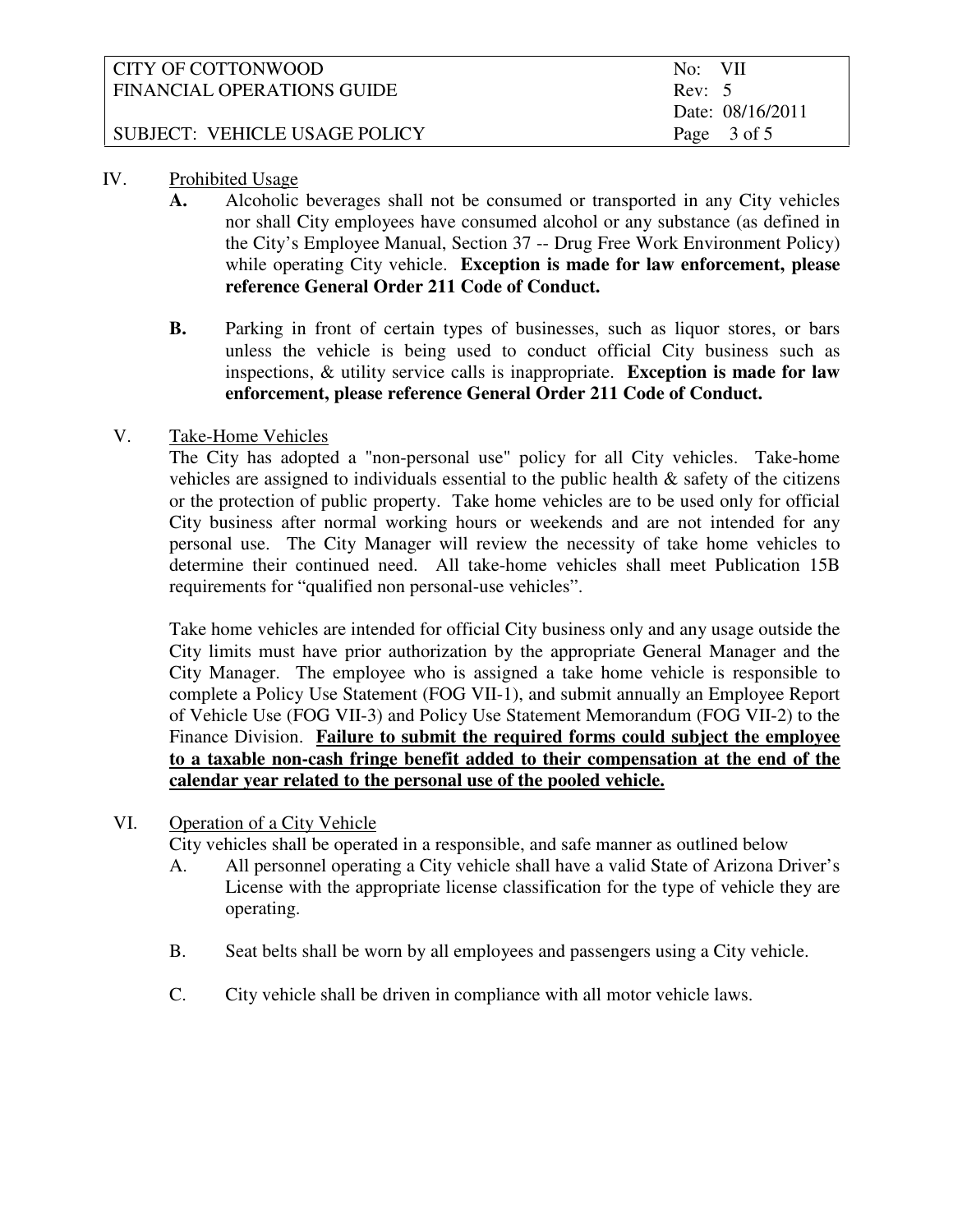| CITY OF COTTONWOOD            | No: VII          |
|-------------------------------|------------------|
| FINANCIAL OPERATIONS GUIDE    | Rev: 5           |
|                               | Date: 08/16/2011 |
| SUBJECT: VEHICLE USAGE POLICY | Page 4 of 5      |

- D. Cellular phone or wireless device usage is governed by the Cottonwood Safety Manual, Section X. Motor Vehicle Safety – Cell Phone Use. All employees shall be familiar with this policy when using a city vehicle.
- E. Employees are responsible for the prompt and proper reporting to their supervisor of any citations received while using a City vehicle.
- F. Employees are personally responsible for the payment of fines for any citations for moving violations received while using a City vehicle. Under no circumstance are citations for moving violations to be paid using City funds.
- G. Citations shall be reported within three (3) working days of the violation to the appropriate General Manager.
- H. A City employee shall *immediately* notify their supervisor of loss of their driver's license.
- I. City issued insurance card shall remain in the City vehicles at all times and should be stored in the glove compartment or in an appropriate log book.
- J. Vehicle Fuel Cards shall remain in the City vehicles at all times and should be stored in the glove compartment or in an appropriate log book.

#### VII. Accident Reporting

Any employee operating a City owned vehicle shall be familiar with this Vehicle Usage Policy as well as Section XI, Motor Vehicle Safety – Vehicle Accident Reporting and Review; of the City of Cottonwood Safety Policy Manual and Personnel Operations Guide.

#### VIII. Vehicle Maintenance

- A. Employees operating City vehicles are responsible for keeping them clean and litter free.
- B. Employees assigned to a specific City vehicle on a regular basis are responsible for ensuring the vehicle is in good working order at all times.
- C. It is the policy of the City of Cottonwood to keep its vehicles in good working condition. A regular maintenance program will provide all employees safe and reliable vehicles.
	- 1. Vehicle Maintenance The minimum maintenance for all City vehicles is every 3,000 miles or four (4) months, whichever comes first. Departments may adjust this schedule to comply with manufacturer's guidelines or departmental service requirements.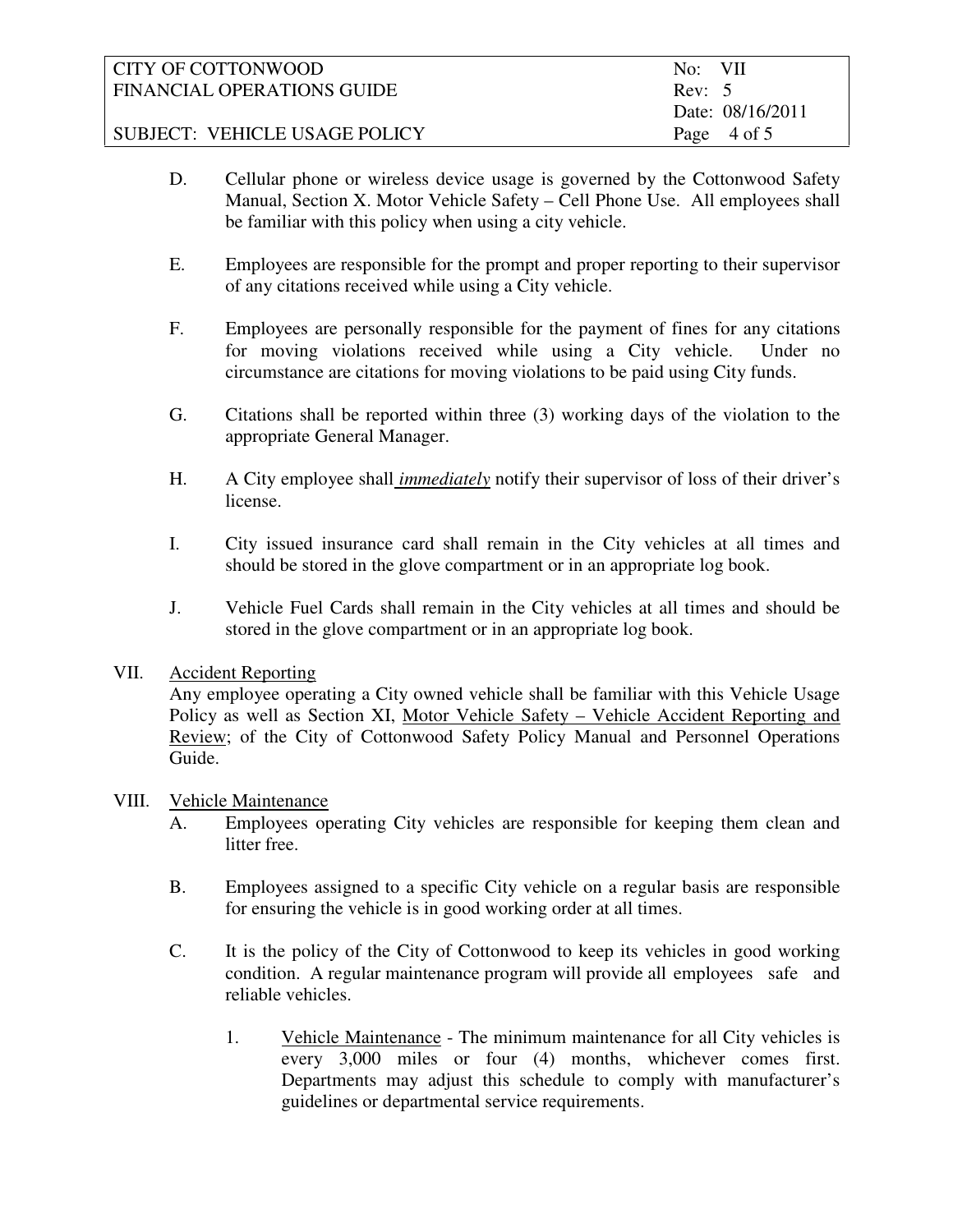| CITY OF COTTONWOOD            | No: VII          |
|-------------------------------|------------------|
| FINANCIAL OPERATIONS GUIDE    | Rev: 5           |
|                               | Date: 08/16/2011 |
| SUBJECT: VEHICLE USAGE POLICY | Page 5 of 5      |

A standard "Work Order for Vehicle Maintenance" (FOG VII-4) is in place to provide the City's contracted maintenance shop, or other service center with an outline of the work to be performed. Departments may expand the work with a supplemental form to meet their maintenance requirements. This form should be completed and submitted to the mechanic at the shop at each service.

- 2. Vehicle Inspection A regular inspection program is essential for vehicle safety. Daily, a visual inspection of each vehicle should be performed to detect items requiring immediate attention such as low air pressure in tires, leaking fluids, worn tires, broken glass and other such gross visual problems. Weekly, the minimum inspections should be performed on all City vehicles:
	- $T_{\text{beam}}$ check fluid levels
	- $T_{\text{down}}$ check belts and hoses
	- $10$ check turn signals, brake and other lights
	- $T_{\text{O}}$ check wiper operations
	- $\frac{1}{\sqrt{2}}$ check seat belts
	- $10$ check brakes
	- $10$ check horn

Departments may expand inspections to meet the operating requirements of vehicles. *Pool vehicles will be inspected by a member of the Maintenance Division.*

- 3. Compliance The appropriate General Manager will be responsible for monitoring the compliance of the minimum maintenance standards and ensure that necessary repairs on each vehicle be completed.
- 4. Violation of this policy will subject employee and General Manager to potential disciplinary action. Any division found to be out of compliance will be reported to the City Manager.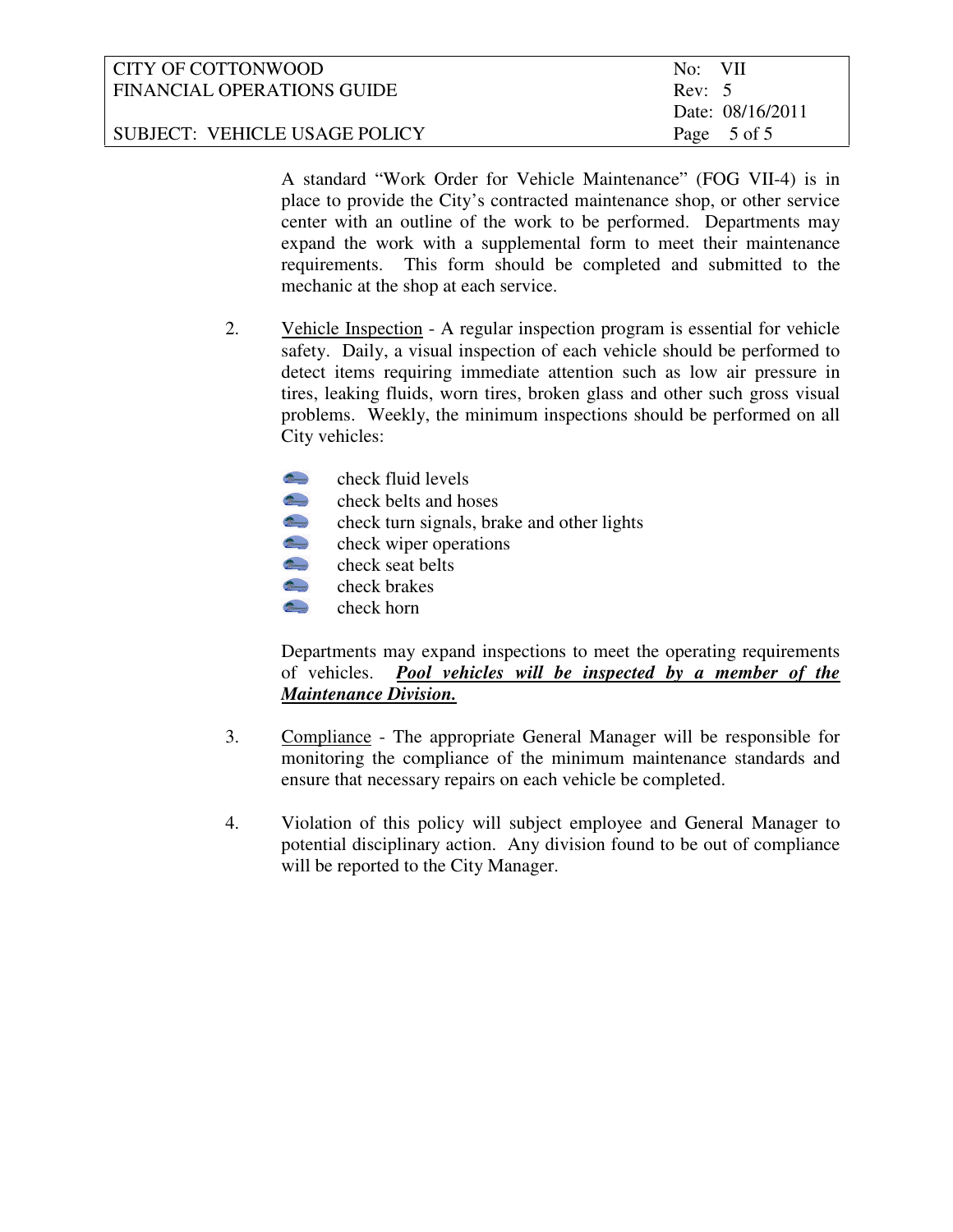# **City of Cottonwood Request for City Vehicle Assignment**

| To:                 | <b>Finance Department</b>                                               |  |
|---------------------|-------------------------------------------------------------------------|--|
| From:               | Department                                                              |  |
| Date:               |                                                                         |  |
|                     | Subject: Request for Vehicle Assignment                                 |  |
|                     | I request that the following employee be assigned a City owned vehicle. |  |
|                     | Temporary Issue: ______ Length of Time: ______ Permanent Issue: _____   |  |
|                     |                                                                         |  |
|                     |                                                                         |  |
| Reason for request: |                                                                         |  |
|                     |                                                                         |  |
|                     |                                                                         |  |

By signing this request, I understand the responsibilities of having a City vehicle assigned to me and that I will use this vehicle as intended. I am also aware that any usage beyond that of City business related activities will constitute violation of the policy and will subject me to disciplinary action. Finally, I am aware that commuting to and from work constitutes taxable income.

Approved: \_\_\_\_\_\_\_\_\_\_\_ Disapproved: \_\_\_\_\_\_\_\_\_\_

\_\_\_\_\_\_\_\_\_\_\_\_\_\_\_\_\_\_\_\_\_\_\_\_\_\_\_\_\_\_\_ \_\_\_\_\_\_\_\_\_\_\_\_\_\_\_\_\_\_\_\_\_\_\_\_\_\_\_\_\_\_\_ Employee Signature General Manager Signature

\_\_\_\_\_\_\_\_\_\_\_\_\_\_\_\_\_\_\_\_\_\_\_\_\_\_\_\_\_\_\_ \_\_\_\_\_\_\_\_\_\_\_\_\_\_\_\_\_\_\_\_\_\_\_\_\_\_\_\_\_\_ City Manager Signature **Administrative Services** General Manager Signature

tonwood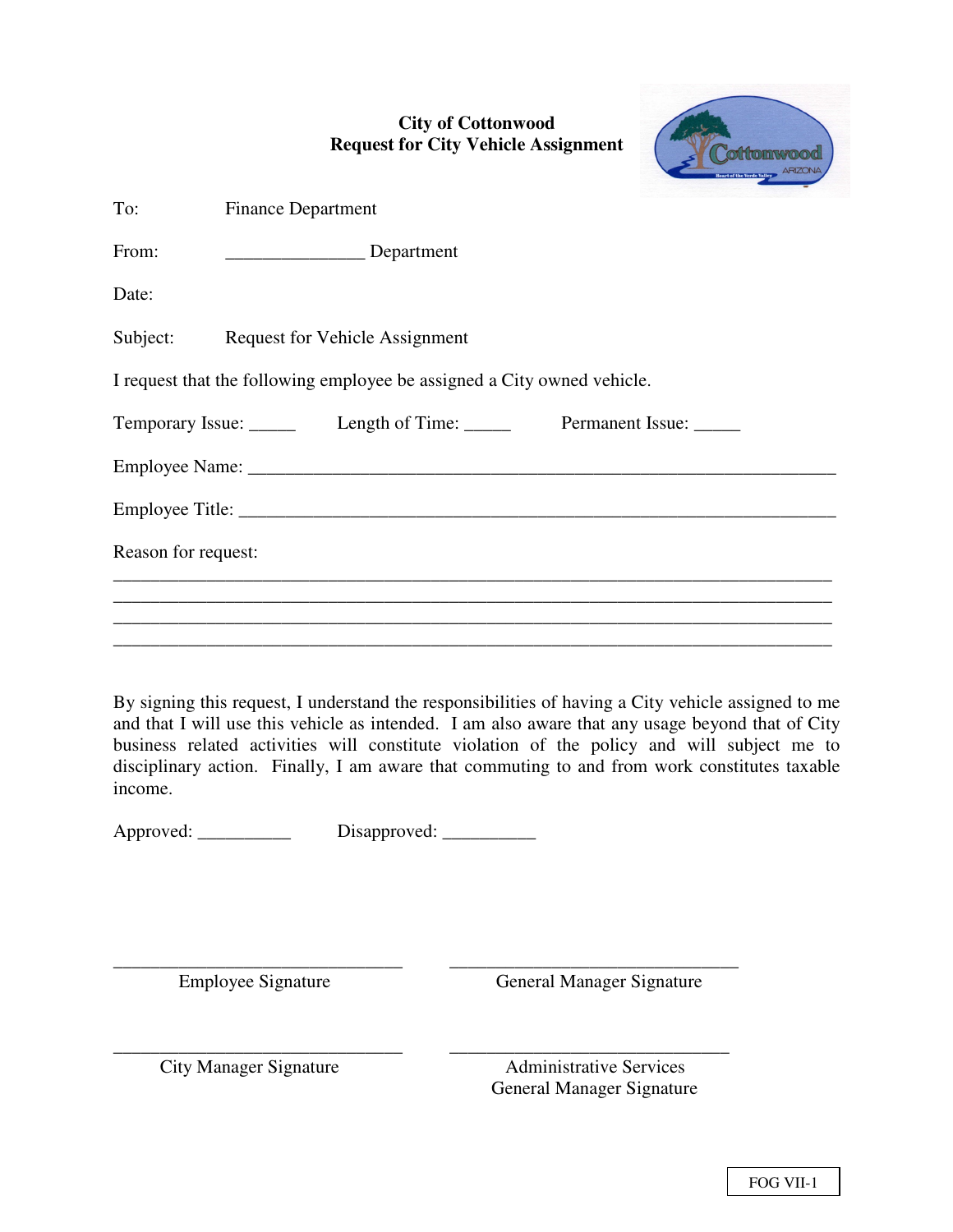

#### **MEMORANDUM**

To: Finance Division

From: Department

Date:

Subject: Vehicle Policy Use Statement

Vehicle Information

| Number:     |  |
|-------------|--|
| License:    |  |
| Make/Model: |  |

The City of Cottonwood has provided me with the above vehicle for my use during \_\_\_\_\_\_\_\_\_\_\_ (year), and requires that I commute to and from work in the vehicle. In addition, the City of Cottonwood has adopted the following policy related to this and similar vehicles.

*Employees provided with vehicles and required to commute to and from work with them may not, use the vehicle for personal purposes (other than commuting or incidental personal purposes such as a stop for a personal errand on the way between a business stop and home).* 

 *(Exception is made for Police/Fire Emergency vehicles as per Publication 15B of the United States Internal Revenue Code.)* 

I understand that employees found to be in violation of the above policy will have a taxable noncash fringe benefit added to their compensation at the end of the calendar year related to the personal use of the pooled vehicle. Such an adjustment to compensation is required by the IRS.

I have read the above policy statement, understand the implications of personal use, and agree to follow the policy.

\_\_\_\_\_\_\_\_\_\_\_\_\_\_\_\_\_\_\_\_\_\_\_\_\_\_\_\_\_\_\_\_\_\_\_\_\_\_\_ \_\_\_\_\_\_\_\_\_\_\_\_\_\_\_\_\_\_\_\_

Employee Date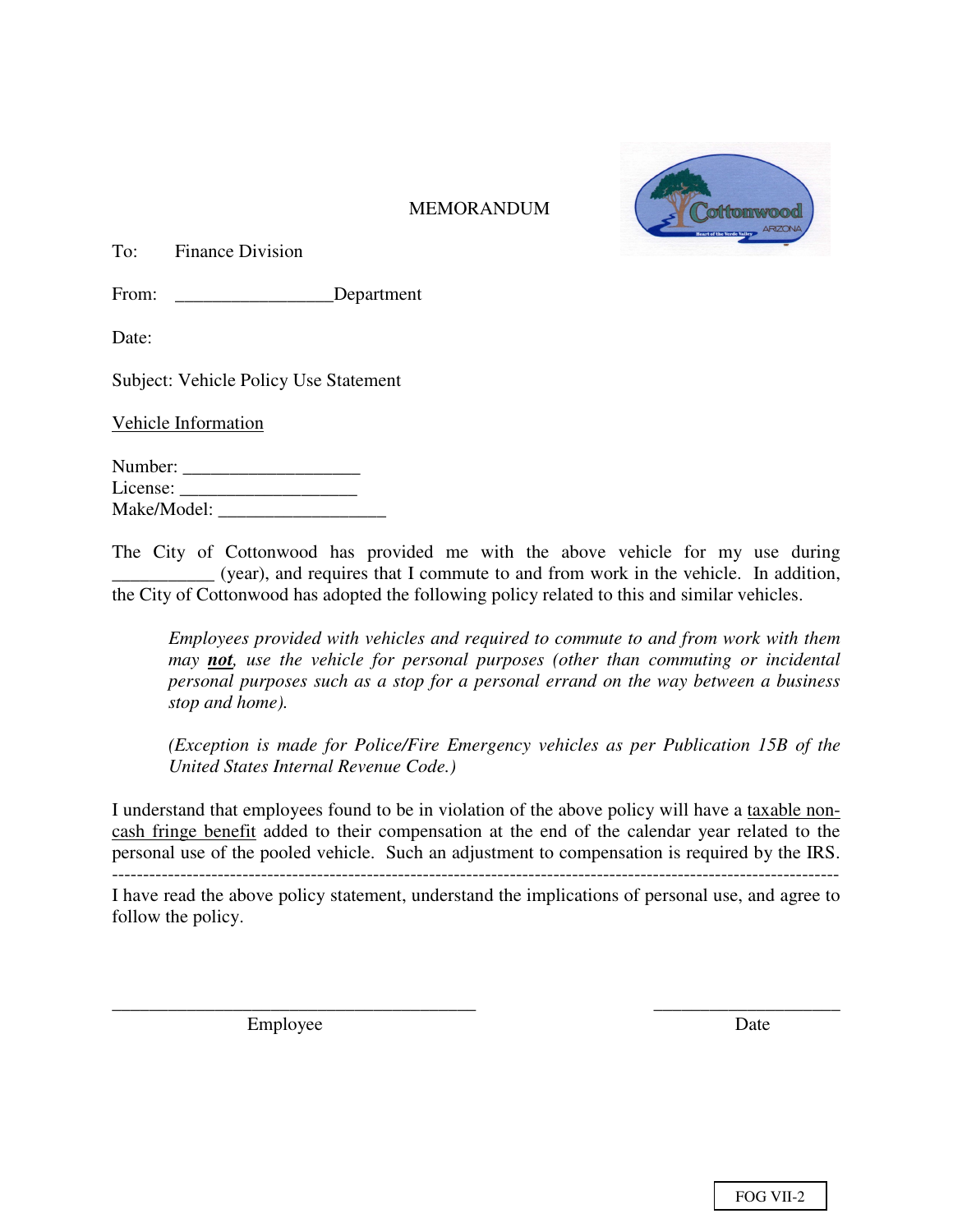#### **CITY OF COTTONWOOD EMPLOYEE REPORT OF VEHICLE USE\***



|                | <b>Vehicle Information</b>                                                                                                                                                                                                                                                                                                                                                                                                                                                                                                                                                   |                                    |  |
|----------------|------------------------------------------------------------------------------------------------------------------------------------------------------------------------------------------------------------------------------------------------------------------------------------------------------------------------------------------------------------------------------------------------------------------------------------------------------------------------------------------------------------------------------------------------------------------------------|------------------------------------|--|
|                |                                                                                                                                                                                                                                                                                                                                                                                                                                                                                                                                                                              | Two-door ________ Four-door ______ |  |
|                | Year: $\frac{1}{\sqrt{2\pi}}$                                                                                                                                                                                                                                                                                                                                                                                                                                                                                                                                                |                                    |  |
|                |                                                                                                                                                                                                                                                                                                                                                                                                                                                                                                                                                                              |                                    |  |
|                | <b>Information Required for Tax Purposes</b>                                                                                                                                                                                                                                                                                                                                                                                                                                                                                                                                 |                                    |  |
| 3.<br>4.<br>7. | 1. Total miles driven<br>2. Total business miles<br>Total commuting miles (N/A for emergency vehicles)<br>Total other personal miles<br>5. Total personal miles $(3 + 4)$<br>6. Average daily round-trip commuting distance (N/A for emergency<br>vehicles)<br>Number of one-way commutes during period (N/A for emergency<br>vehicles)<br>8. Was vehicle available during off-duty hours? (Y or N)<br>9. Was another vehicle available for personal use? (Y or N)<br>10. Do adequate records or sufficient evidence exist to justify business miles?<br>$(Y \text{ or } N)$ |                                    |  |
|                | 11. Is the evidence written? (Y or N)                                                                                                                                                                                                                                                                                                                                                                                                                                                                                                                                        |                                    |  |
|                | Employee                                                                                                                                                                                                                                                                                                                                                                                                                                                                                                                                                                     | Date                               |  |

Was this an emergency vehicle (Fire/Police)? yes \_\_\_\_\_\_ no \_\_\_\_\_\_

•An employee/user report **must** be filled out for each vehicle made available to the employee/user during the period.